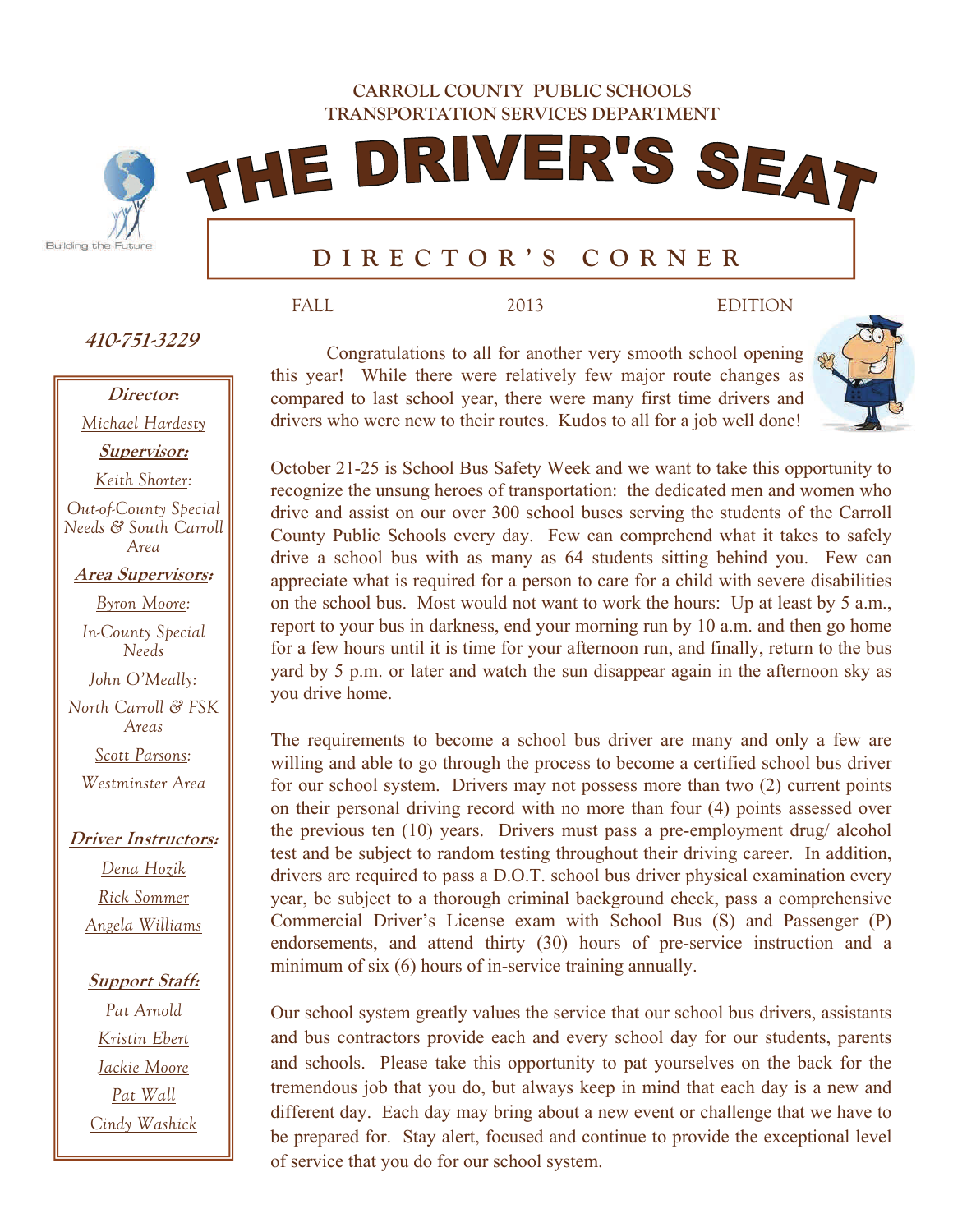## **RAILROAD CROSSING PROCEDURES**

## *REMEMBER TO TAKE RRX SERIOUSLY AND COME TO A COMPLETE STOP.*

**Activate the hazard lights at the RRX sign (yellow & black sign or RRX painting on road). Turn off the master switch. Stop 15—50 feet from railroad tracks or behind white stop line. Turn off all noise making devices and quiet the students. Open the door and window. STOP, LOOK & LISTEN.** 

**When safe, cross the tracks. Close the door after the front tires cross the tracks. Turn off the hazard lights. Reactivate the master switch. Close the window.** 



**If the railroad signal lights are malfunctioning, call the Transportation Services Department, and DO NOT CROSS.** 

**SUBSTITUTE OBSERVATIONS will take place throughout the school year for those drivers that are due for an observation. Your contractor will inform you of the date and place to meet with a Driver Instructor.** 

## **BUSTER THE BUS**

BUSTER the bus will be making his appearance again after a 10-year long hiatus. Dena Hozik and our newest Driver Instructor, Angela Williams will be taking BUSTER out to the elementary schools to speak to pre-k and kindergarten students about school bus safety. This program instills the proper way to ride a bus and the dangers of not sitting properly in the seat, how to safely cross the road, the importance of listening to their bus driver, using "inside voices", and how to safely evacuate the bus.



These are just some of the things that the students will learn; they really love BUSTER and listen to his advice. Students learn the safe way to ride a bus as they begin their journey of bus riding. You may watch the video by clicking on the link below:

[http://video.carrollk12.org/view/CETV\\_MEETBUSTER\\_10012013](http://video.carrollk12.org/view/CETV_MEETBUSTER_10012013)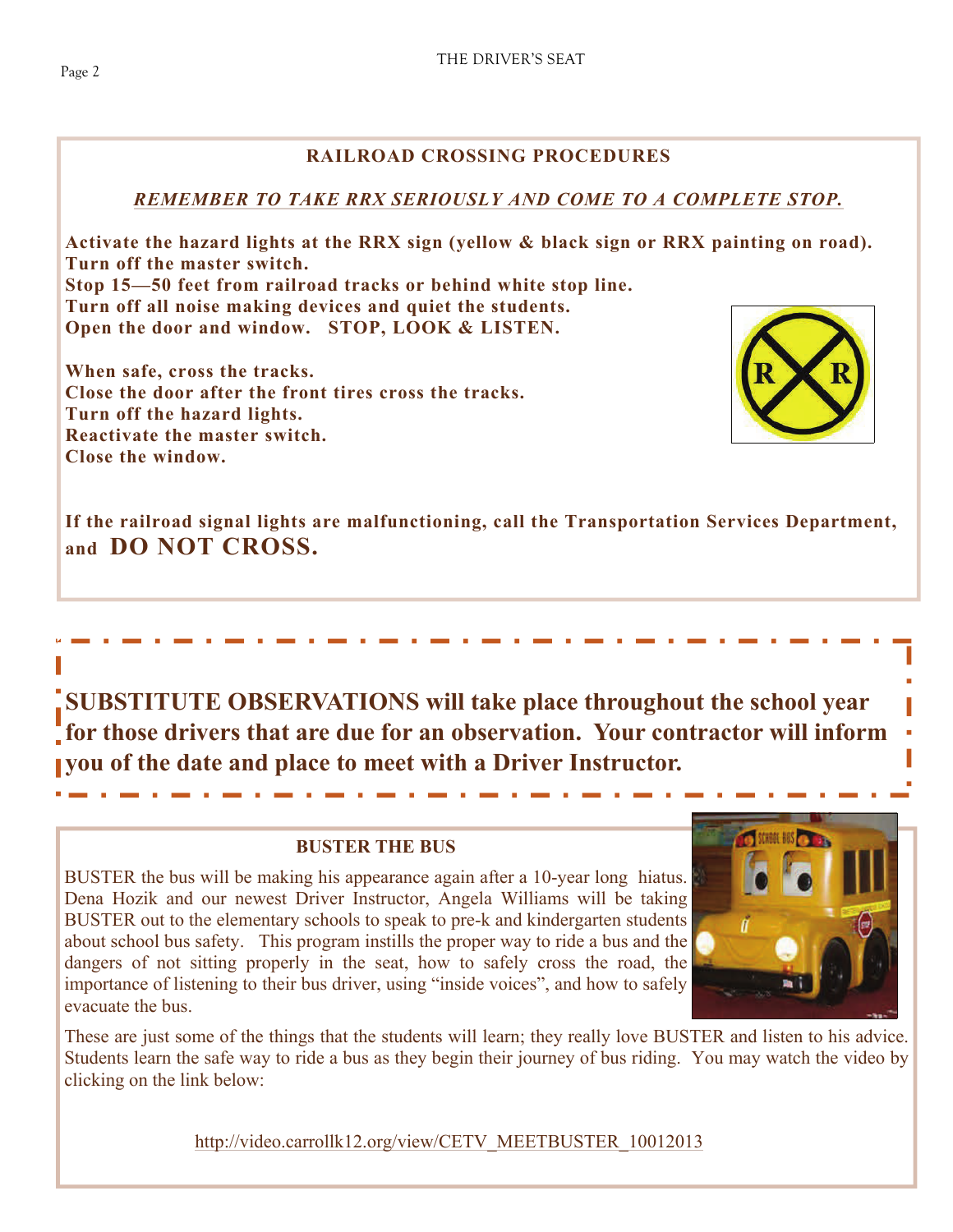#### THE DRIVER'S SEAT

## MIRRORS



Learning the proper use of mirrors is vital to the safe operation of a school bus. Mirrors provide maximum visibility when they are free from defects, are properly adjusted and are kept clean. The adjustment of the crossover mirrors is still a major concern on many of the buses. Take time to use the mirror grids painted on the parking lots of the high schools throughout the county.



| <b>CALENDAR</b>                            |                                                                                                                                                                                                                                                                |  |  |  |  |  |  |  |
|--------------------------------------------|----------------------------------------------------------------------------------------------------------------------------------------------------------------------------------------------------------------------------------------------------------------|--|--|--|--|--|--|--|
| <b>Carroll County Public Schools</b>       |                                                                                                                                                                                                                                                                |  |  |  |  |  |  |  |
|                                            |                                                                                                                                                                                                                                                                |  |  |  |  |  |  |  |
| October                                    | Two Hours and Forty-Five Minutes Early Dismissal System-<br>wide; Professional Development Time available for Instructional<br>Staff; Schools Closed for Pre-Kindergarten and Prep Students                                                                    |  |  |  |  |  |  |  |
| 18                                         | Schools Closed for Students and 10-Month Staff - Professional                                                                                                                                                                                                  |  |  |  |  |  |  |  |
| 25                                         | <b>Meeting Day</b><br>Special Education Route Manifests due in Transportation<br><b>Services</b>                                                                                                                                                               |  |  |  |  |  |  |  |
| 28<br>29                                   | Fall Bus Inspection (8:45 a.m. to 11:30 a.m.) Century High<br>Fall Bus Inspection (8:45 a.m. to 11:30 a.m.) Manchester Valley<br>High                                                                                                                          |  |  |  |  |  |  |  |
| 30                                         | Fall Bus Inspection (8:45a.m. to 10:45 a.m.) Francis Scott Key<br>High                                                                                                                                                                                         |  |  |  |  |  |  |  |
|                                            | Marking Period Ends. Two Hours and Forty-Five Minutes Early<br>Dismissal System-wide; Teachers Work on End of Marking<br>Period Items; Schools Closed for Pre-Kindergarten and Prep<br><b>Students</b>                                                         |  |  |  |  |  |  |  |
| 31                                         | Fall Bus Inspection (8:45 a.m. to 11:30 a.m.) Winters Mill High                                                                                                                                                                                                |  |  |  |  |  |  |  |
| <b>November</b>                            |                                                                                                                                                                                                                                                                |  |  |  |  |  |  |  |
| 1<br>27                                    | Fall Bus Inspection (8:45 a.m. to 11:30 a.m.) Winters Mill High<br>Two Hours and Forty-Five Minutes Early Dismissal System-<br>wide; Professional Development Time available for instructional<br>Staff; Schools Closed for Pre-Kindergarten and Prep Students |  |  |  |  |  |  |  |
| 28-29                                      | Schools/Offices Closed - Thanksgiving Holiday                                                                                                                                                                                                                  |  |  |  |  |  |  |  |
| <b>December</b><br>$\overline{\mathbf{c}}$ | <b>Schools/Offices Reopen</b>                                                                                                                                                                                                                                  |  |  |  |  |  |  |  |
| $\overline{6}$                             | Hours and Forty-Five Minutes Early Dismissal<br>Two<br>for<br>Elementary Students; Professional Time for Elementary<br>Teachers; Schools Closed for Pre-Kindergarten and Prep<br><b>Students</b>                                                               |  |  |  |  |  |  |  |
| $23 - 31$                                  | Schools/Offices Closed - Winter Holiday                                                                                                                                                                                                                        |  |  |  |  |  |  |  |
| <b>January</b>                             |                                                                                                                                                                                                                                                                |  |  |  |  |  |  |  |
| $\overline{2}$                             | <b>Schools/Offices Reopen</b>                                                                                                                                                                                                                                  |  |  |  |  |  |  |  |
| 20                                         | Schools/Offices Closed – Martin Luther King, Jr. Holiday                                                                                                                                                                                                       |  |  |  |  |  |  |  |
| 21                                         | Schools Closed for Students - Teachers Work on End of Marking<br>Period Items; Non-Work Days for Instructional Assistants                                                                                                                                      |  |  |  |  |  |  |  |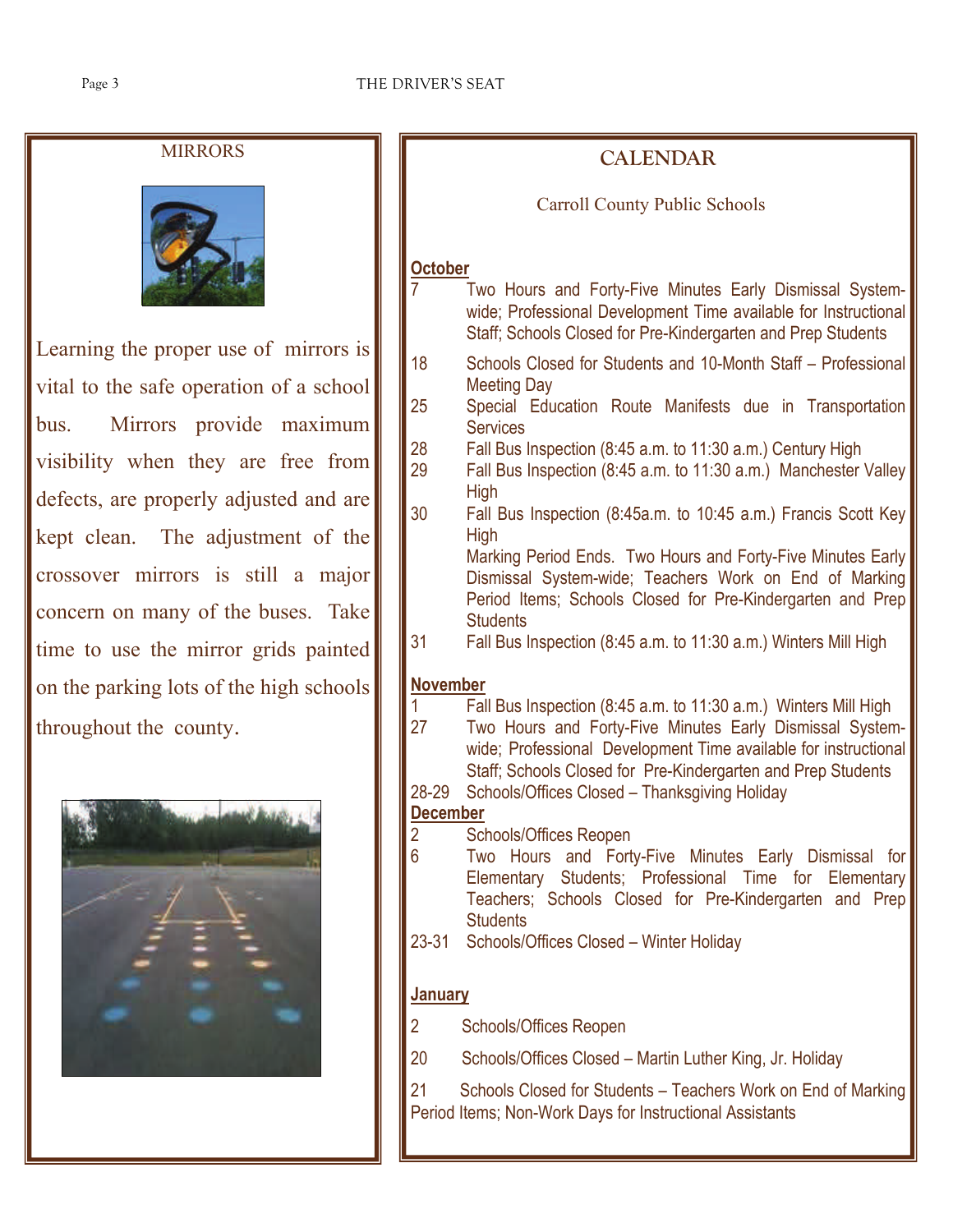## **A "SPECIAL" THANKS**

As we often say, we are so proud of our drivers and everything they do on a daily basis to **Lensure Carroll County Public Schools' children get to and from school safely. From the safe** operation of their buses to the care and concern they show for their children, we know that we are fortunate to have such an outstanding fleet of drivers. Today, however, we would like to take this opportunity to express our heart-felt thanks and appreciation to a small group of "special" people: our non-public, out-of-county drivers and assistants. Over the last several. years, we have had the opportunity to work with many of them and have been thoroughly impressed with their professionalism, patience, caring, concern and empathy...the list goes. on and on.

In most cases, the children on these buses are the most challenging to manage, and have some of the greatest physical, emotional and psychological needs of all the children in our system; hence, their assignment to out-of county, non-public schools. Add to the needs of these children that we are transporting them longer distances in heavier traffic than we do any other students in the system, and you can only be impressed by the amazing I job our drivers and assistants do in transporting these children.

Observing these drivers and assistants is a pleasure, as I they learn the idiosyncrasies of their children, take

special effort to address their needs, navigate the heavy beltway and interstate traffic, and overall perform their duties in an outstanding manner.

Again, many thanks to our "special" out-of-county, non-public drivers and assistants for the outstanding job they do.

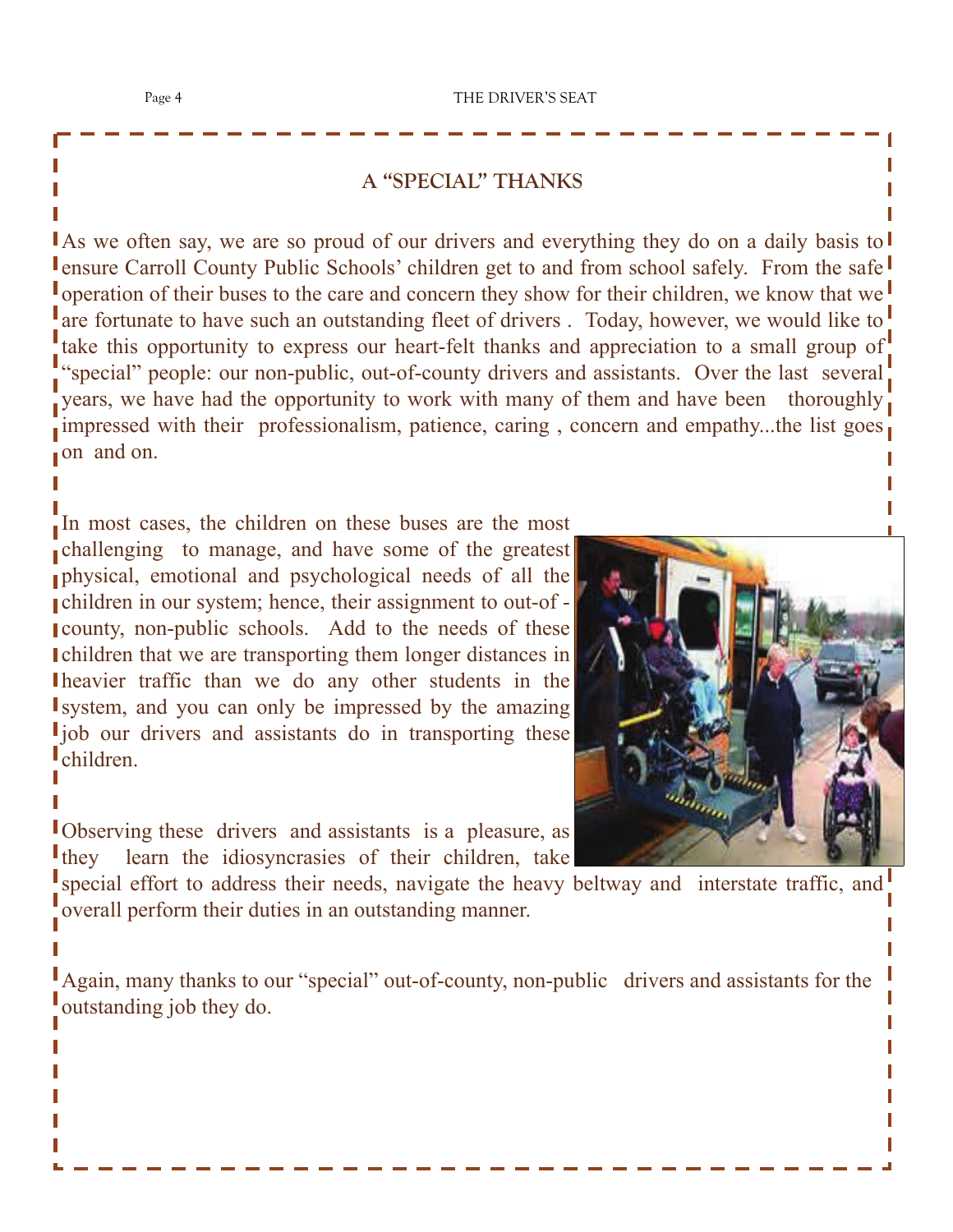## FLY-BY HOT SPOTS

Children are endangered every time a motorist fails to stop for a school bus with its red lights flashing. To combat this ongoing problem, in 2004, a partnership with the local police departments targeting law-breaking motorists was started. Police on the streets have been on the lookout for drivers who do not stop for buses that are picking up or dropping off children.

The 'FLY-BY" grant was created to target drivers who fly past stopped school buses. Police patrol school routes in several ways; besides using marked patrol cars along bus routes, they also use unmarked cars to follow buses. Officers may also ride on school buses. To help make this initiative most effective, we need our bus drivers to communicate this information to the Transportation Services Department. As well as filling out the School Bus Stop Law Violation form, please notify this office, either directly or through your bus contractor, by transmitting the following information:

Bus number,

Date and time of the violation,

Frequency, and

Exact address or intersection where the violations occur.

Also, remember to pull over after picking up or dropping off students whenever possible to allow traffic to flow. This is an effective way to discourage motorist from becoming frustrated and attempting to pass.

THANKS FOR MAKING THIS

GRANT PROGRAM A SUCCESS



 [http://stnonline.com/home/top-stories/5532-nasdpts-more-than-85k-illegal-school](http://stnonline.com/home/top-stories/5532-nasdpts-more-than-85k-illegal-school-bus-passes-recorded-during-2013-stop-arm-survey)[bus-passes-recorded-during-2013-stop-arm-survey](http://stnonline.com/home/top-stories/5532-nasdpts-more-than-85k-illegal-school-bus-passes-recorded-during-2013-stop-arm-survey)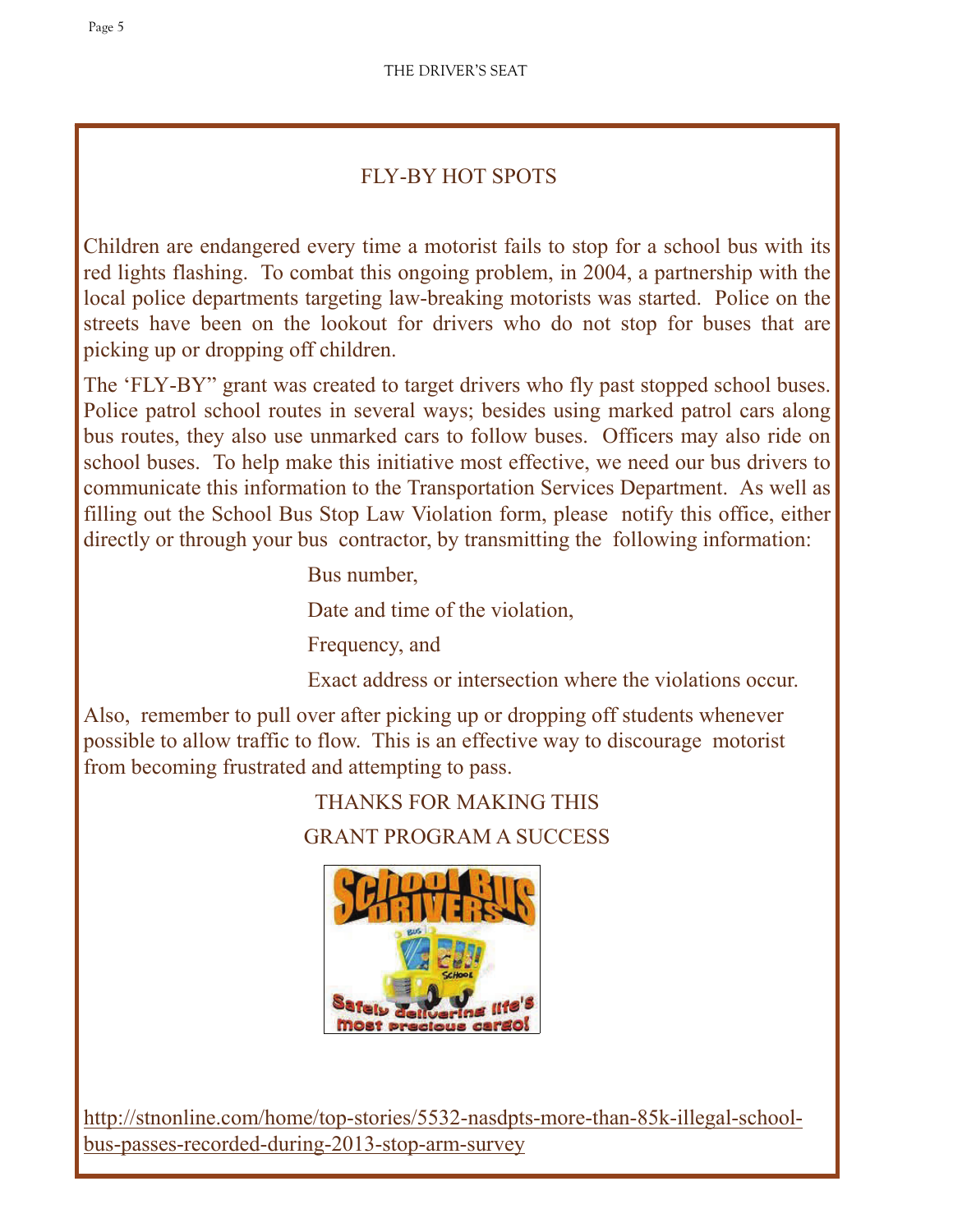## SEATING CHARTS

## SEATING CHARTS

Seating charts were due in to your schools' administrators after the second week of school. *It is your responsibility as the driver,*  to ensure that the charts are kept current and that the students are made to comply with their seat assignment. If you have not submitted a chart, or it is not current, please correct this today. A few seating chart suggestions :



## SUGGESTIONS:

- Have your youngest students sit near the front.
- If you do not have a full load of students onboard, **the last two seats should remain empty.** You can avoid a lot of arguments if you do not allow the back seats to be occupied.
- Once a student's seat has been changed for disciplinary reasons, you should allow students to reclaim their seat with good behavior.
- Remember each child's name. Study your seating chart and in a couple of days you will know each child's name by heart.

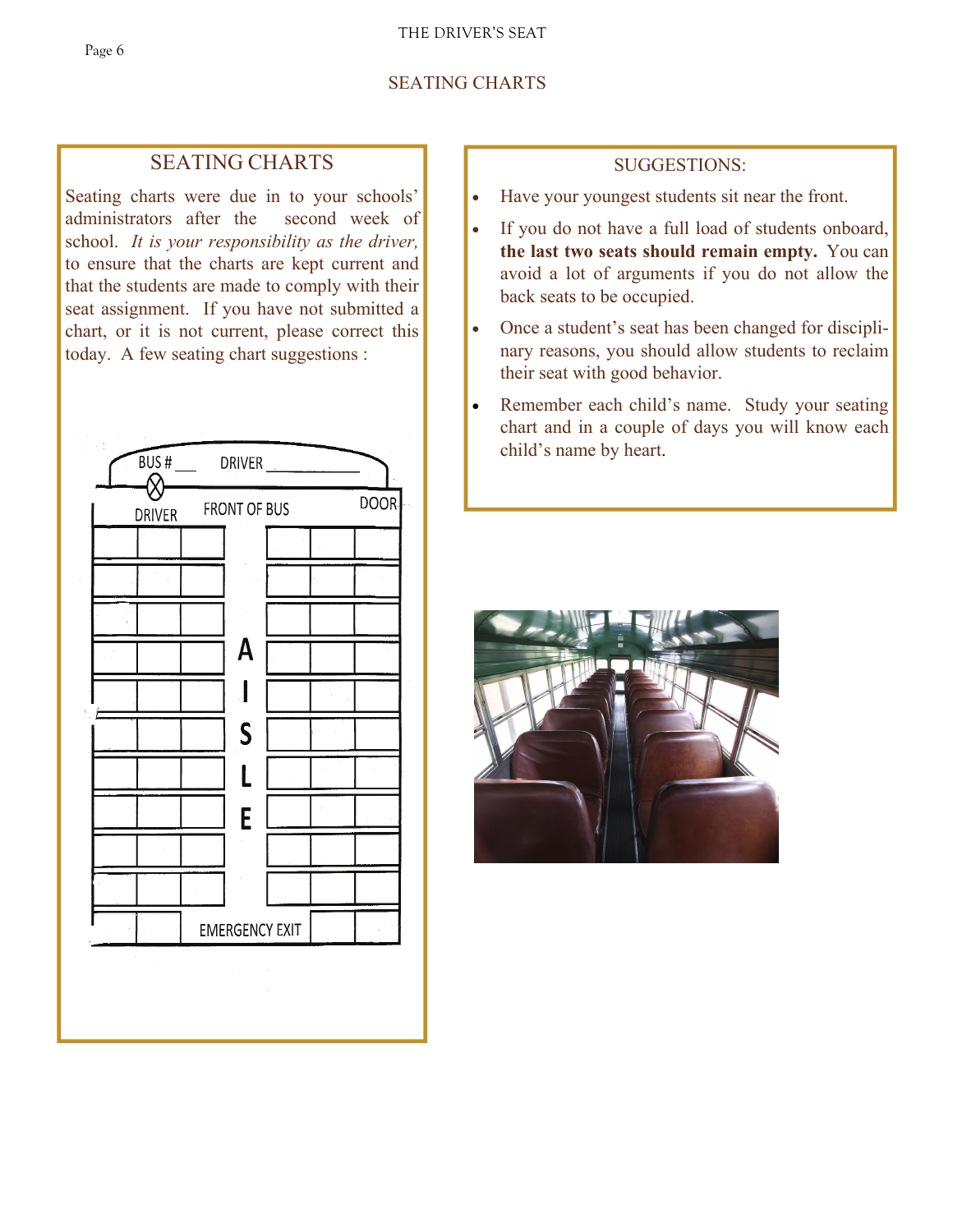I ń

II

 $\mathbf{u}$ 

# **Q & A's on Special Ed.**

 Q: What are the requirements of a driver when a contractor borrows one of the County's four special ed. Buses (#207, 210, 215 and 216) that are under an extended-life waiver?

 A: The Carroll County Board of Education has four spare special ed. buses. These buses are used primarily by the Board as spare buses for the five routed buses the county uses on a daily basis. There are times when these spare buses are loaned out to contractors for spares/field trips. Whenever any of the four spare buses are in use, there are some mandatory procedures that **MUST** be completed. The State of Maryland has granted a life extension for these buses. The Carroll County Board of Education must now follow some strict procedures to insure this extension. One of the requirements is that anytime any of these buses goes out on a route or is used in transporting students, a Pre and Post Trip Checklist **MUST** be completed. The checklist has 21 different areas that must be checked and then initialed by the driver. These areas are no different than what a driver should be checking during their regular pre-trip before each trip.

Each of the four buses will have a white notebook located near the driver's seat with these forms inside. All information **MUST** be filled out at the top of the form. Please leave the form inside the 3-ring binder. Each month the forms will be collected by TSD and will be used for the State's yearly evaluation.

As we begin the 2013-2014 school year, let us always keep in mind the safe transportation of our county's most prized possession: Our Children. We have done a fantastic job throughout the years and not enough "Thank Yous" are passed around to our drivers and assistants.

## **THE SAFEST RIDE EVER**

**We in the Transportation Services Department take great pride in having superior equipment for all of our pre-k and special needs students that are transported by school buses. State law requires that all car seats and vests be replaced every six years in order to comply with the established Safety Standards. Keeping our CCPS students safely secured is one of the best investments into their futures we can make.** Ш

'n.

ᆜ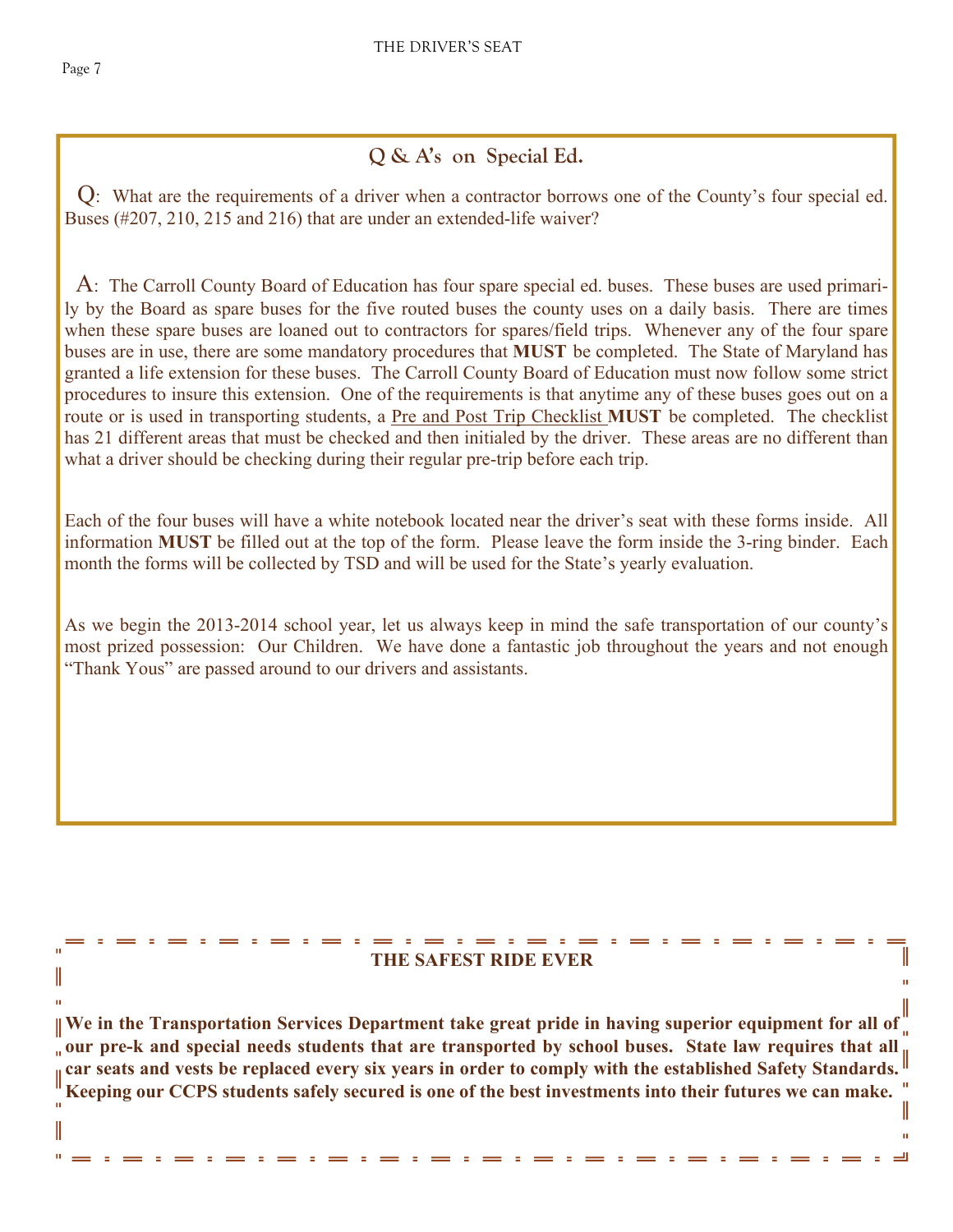## **DON'T GET COMPLACENT**

You had a great start to the school year. You might have had a couple of issues with discipline here and there, but the kids have settled down and you have your times down pat. Avoid the temptation to relax too much and create the feeling that you are invincible. There's an old saying; "When life looks like easy street, there is danger at your door." It is true that, we as a team, should be proud of our record and performance; but to avoid complacency we must constantly look to improve. Here are some tips to avoid becoming complacent:

- Do a thorough pre-trip at the beginning of each run, morning **and** afternoon.
- Keep track of the number of students on board the bus.
- Know your students' names and use them.
- Update your seating chart & give copies to the schools.
- Control your students' behaviors—a small leak can lead to a flood.
- Always remain alert while driving; you should never be in a hurry to get somewhere. There can always be a hazard on a road where there wasn't one earlier.
- Check and double check the parking brake, **especially at school!**
- Adjust your mirrors regularly (improperly adjusted mirrors have no purpose.
- Check your bus at the end of each run

#### FILLING OUT STOP SHEETS

As we are all aware, stop sheets are a tedious but necessary, part of being a bus driver and a contractor. You may ask what the Transportation Department does with the information that you supply on your stop sheet. During an emergency situation, such as a "lost" child, we can look at your stop sheet and determine where you are and if that "lost" student would have already been dropped off or would still be on board. Your school arrival times help with the timing of your bus runs and head counts alert us to any overcrowding that may occur. Particular attention should be paid to your Spring stop sheets for fifth and eighth graders who's stops will be transitioning to middle and high school the next year. This information is needed to help plan for the next year's ridership. It is vital that all information be filled in using the **original** form, which is found in your driver's handbook. Please make sure your bus number, bus cell phone number, signatures, arrival times, A.M. pick up AND P.M. drop off times and headcounts are all filled in and are **legible**. Thanks for your time and attention to filling out your stop sheets.

|                      | Contractor:     |                                                                                |                                           |  |            |          |    |               |                 |                                                                                                               |                        |  |  |                      |  |
|----------------------|-----------------|--------------------------------------------------------------------------------|-------------------------------------------|--|------------|----------|----|---------------|-----------------|---------------------------------------------------------------------------------------------------------------|------------------------|--|--|----------------------|--|
|                      |                 |                                                                                | tor: Driver: Driver: Driver: Priver: 2007 |  |            |          |    |               |                 |                                                                                                               |                        |  |  |                      |  |
|                      |                 |                                                                                |                                           |  |            |          |    |               |                 |                                                                                                               |                        |  |  |                      |  |
|                      |                 | ARRIVAL AT EACH SCHOOL. PLEASE INCLUDE YOUR COMBO SCHOOLS IN ORDER OF ARRIVAL. |                                           |  |            |          |    |               |                 | List below the stops made in order of pick up in the a.m. WRITE THE SCHOOL NAME IN PLACE PROVIDED AND TIME OF |                        |  |  |                      |  |
|                      |                 | Ist Trip: School: __________________ Arrival Time:                             |                                           |  |            |          |    |               |                 | 2nd Trip: School: _______________ Arrival Time:                                                               |                        |  |  |                      |  |
|                      |                 |                                                                                |                                           |  |            |          |    |               |                 |                                                                                                               |                        |  |  |                      |  |
|                      |                 |                                                                                | $*$ No. of                                |  |            | Pickup & |    |               |                 |                                                                                                               | ×.<br>No. of<br>Pupils |  |  | Pickup &<br>Drop Off |  |
|                      | Name of<br>Road | <b>Address or</b><br><b>Cross Road</b>                                         | <b>Pupils</b>                             |  |            | Drep Off |    |               | Name of<br>Road | <b>Address or</b><br><b>Cross Road</b>                                                                        | M E                    |  |  | Times<br>AM<br>PM    |  |
| No.                  |                 |                                                                                | нl                                        |  | $M \mid E$ | $A\!$    | PM | No.           |                 |                                                                                                               | H                      |  |  |                      |  |
| ı.                   |                 |                                                                                |                                           |  |            |          |    | 1.            |                 |                                                                                                               |                        |  |  |                      |  |
| 2.                   |                 |                                                                                |                                           |  |            |          |    | $\mathbf{2}$  |                 |                                                                                                               |                        |  |  |                      |  |
| 3.                   |                 |                                                                                |                                           |  |            |          |    | 3.            |                 |                                                                                                               |                        |  |  |                      |  |
| 4.                   |                 |                                                                                |                                           |  |            |          |    | 4,<br>5.      |                 |                                                                                                               |                        |  |  |                      |  |
| 5.                   |                 |                                                                                |                                           |  |            |          |    | ъ.            |                 |                                                                                                               |                        |  |  |                      |  |
| 6.                   |                 |                                                                                |                                           |  |            |          |    | 7.            |                 |                                                                                                               |                        |  |  |                      |  |
| -7.                  |                 |                                                                                |                                           |  |            |          |    | 8.            |                 |                                                                                                               |                        |  |  |                      |  |
| 8.                   |                 |                                                                                |                                           |  |            |          |    | 9.            |                 |                                                                                                               |                        |  |  |                      |  |
| 9.                   |                 |                                                                                |                                           |  |            |          |    | 10.           |                 |                                                                                                               |                        |  |  |                      |  |
| 10.<br>11.           |                 |                                                                                |                                           |  |            |          |    | 11.           |                 |                                                                                                               |                        |  |  |                      |  |
| 12.                  |                 |                                                                                |                                           |  |            |          |    | 12.           |                 |                                                                                                               |                        |  |  |                      |  |
| 13.                  |                 |                                                                                |                                           |  |            |          |    | 13.           |                 |                                                                                                               |                        |  |  |                      |  |
| 14.                  |                 |                                                                                |                                           |  |            |          |    | 14.           |                 |                                                                                                               |                        |  |  |                      |  |
| 15.                  |                 |                                                                                |                                           |  |            |          |    | 15.           |                 |                                                                                                               |                        |  |  |                      |  |
| 16.                  |                 |                                                                                |                                           |  |            |          |    | 16.           |                 |                                                                                                               |                        |  |  |                      |  |
| 17.                  |                 |                                                                                |                                           |  |            |          |    | 17.           |                 |                                                                                                               |                        |  |  |                      |  |
| 18.                  |                 |                                                                                |                                           |  |            |          |    | 13.           |                 |                                                                                                               |                        |  |  |                      |  |
| 19                   |                 |                                                                                |                                           |  |            |          |    | 19.           |                 |                                                                                                               |                        |  |  |                      |  |
| 20.                  |                 |                                                                                |                                           |  |            |          |    | 20.           |                 |                                                                                                               |                        |  |  |                      |  |
| 21.                  |                 |                                                                                |                                           |  |            |          |    | 21.           |                 |                                                                                                               |                        |  |  |                      |  |
| <b>LOAD TOTALS -</b> |                 |                                                                                |                                           |  |            |          |    | LOAD TOTALS - |                 |                                                                                                               |                        |  |  |                      |  |
|                      |                 |                                                                                |                                           |  |            | وبالمناد |    |               |                 |                                                                                                               |                        |  |  |                      |  |
| TOTAL A.M.           |                 |                                                                                |                                           |  |            |          |    |               | TOTAL A.M.      |                                                                                                               |                        |  |  |                      |  |
|                      | TOTAL P.M.      |                                                                                |                                           |  |            |          |    |               |                 | TOTAL P.M.                                                                                                    |                        |  |  |                      |  |